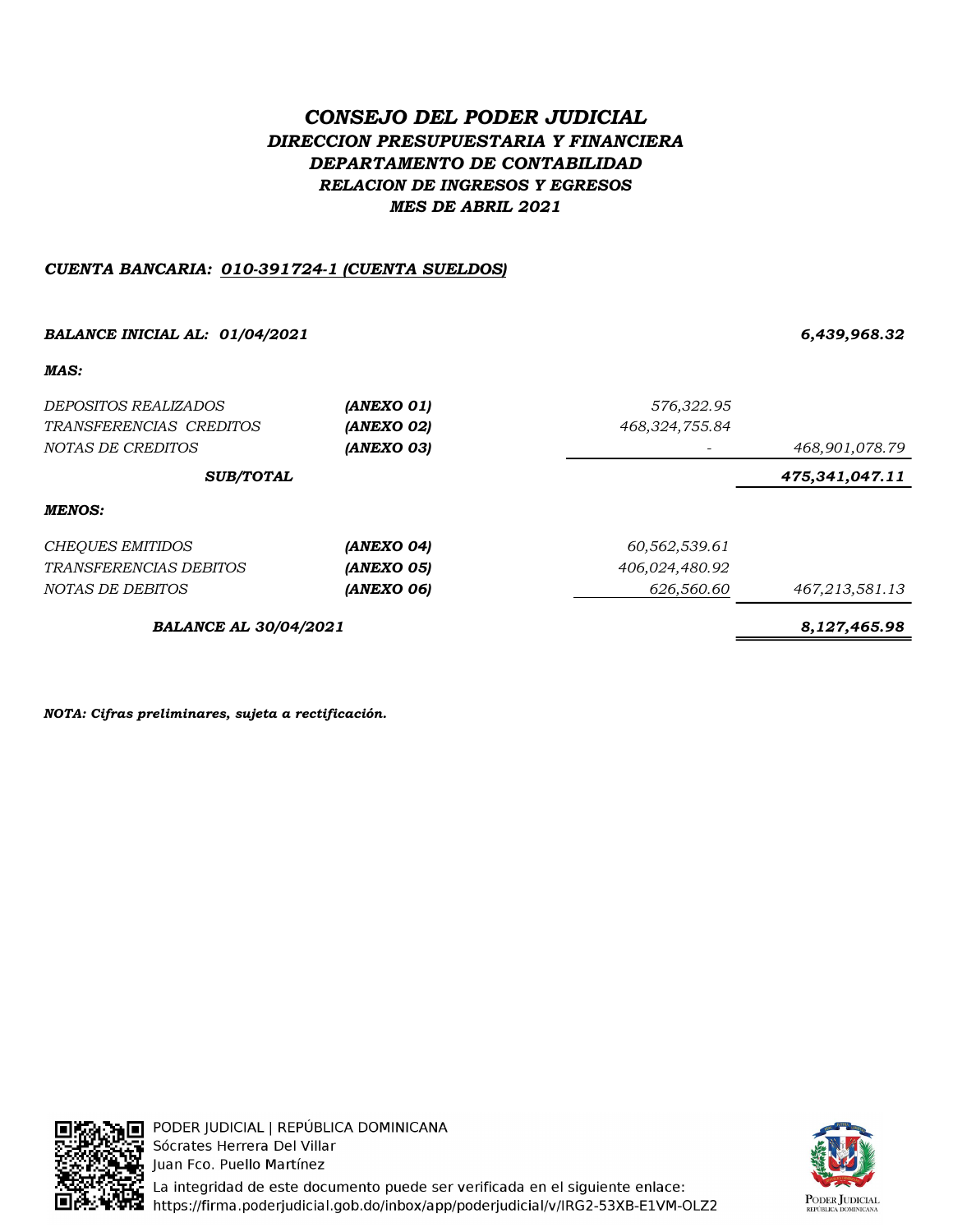# MES DE ABRIL 2021 RELACION DE INGRESOS Y EGRESOS CONSEJO DEL PODER JUDICIAL DIRECCION PRESUPUESTARIA Y FINANCIERA DEPARTAMENTO DE CONTABILIDAD

ANEXO 01

#### MES DE ABRIL 2021 RELACION DE DEPOSITOS REALIZADOS

| <b>FECHA</b>      | <u>NUM.</u> | <b>DESCRIPCION</b>                                                   | VALOR RD\$ |
|-------------------|-------------|----------------------------------------------------------------------|------------|
| <i>09/04/2021</i> | 662         | DESC.DIAS NO LAB. BONO VAC. GAST. COMB. Y REPRES. Y REG. PASC. EMPL. | 86,509.62  |
| <i>09/04/2021</i> | 663         | DESC.DIAS NO LAB. EMPL. SALIENTE RI-1796 Y RI-1797                   | 8,566.73   |
| 26/04/2021        | 664         | DESC. GAST. COMBUST. Y DIAS NO LABORADOS CORRESP. A ABRIL 2021, S/C  | 7,391.84   |
| 26/04/2021        | 665         | DESC. REAJUSTE SALARIAL, POR SUSPENCION Y SUPLENCIA CORRESP. ABRIL   | 440,377.41 |
| 29/04/2021        | 666         | DESC. DIAS NO LAB. Y DIAS NO LABORADOS S/CK. 18363                   | 33,477.35  |
|                   |             | TOTAL RD\$                                                           | 576,322.95 |

ANEXO 02

#### MES DE ABRIL 2021 RELACION DE TRANSFERENCIAS CREDITOS

| <b>FECHA</b>      | NUM. | <b>DESCRIPCION</b>                                                  | VALOR RD\$     |
|-------------------|------|---------------------------------------------------------------------|----------------|
| <i>08/04/2021</i> | 244  | TRANSF. DE LA Cta. OPERAC., A LA CTA SUELDOS                        | 7,552,106.17   |
| 20/04/2021        | 245  | TRASF. DE FONDOS DE LA CTA. OPERAC. A LA CTA. SUELDOS PARA CUBRIR C | 460,550,383.50 |
| 26/04/2021        | 246  | DEVOLUCION DE VALORES POR COOPNASEJU, PAGO DUPLICADO MEDIANTE C     | 36,050.00      |
| 26/04/2021        | 247  | DEVOLUCION DE VALORES POR COOPNASEJU, PAGO DUPLICADO MEDIANTE C     | 186,216.17     |
|                   |      | <b>TOTAL RDS</b>                                                    | 468,324,755.84 |
|                   |      |                                                                     |                |

ANEXO 03

#### RELACION NOTAS DE CREDITOS MES DE ABRIL 2021

FECHA NUM. DESCRIPCION WALOR RD\$

TOTAL RD\$

- 1990 - 1990 - 1990 - 1990 - 1990 - 1990 - 1990 - 1990 - 1990 - 1990 - 1990 - 1990 - 1990 - 1990 - 1990 - 199

0.00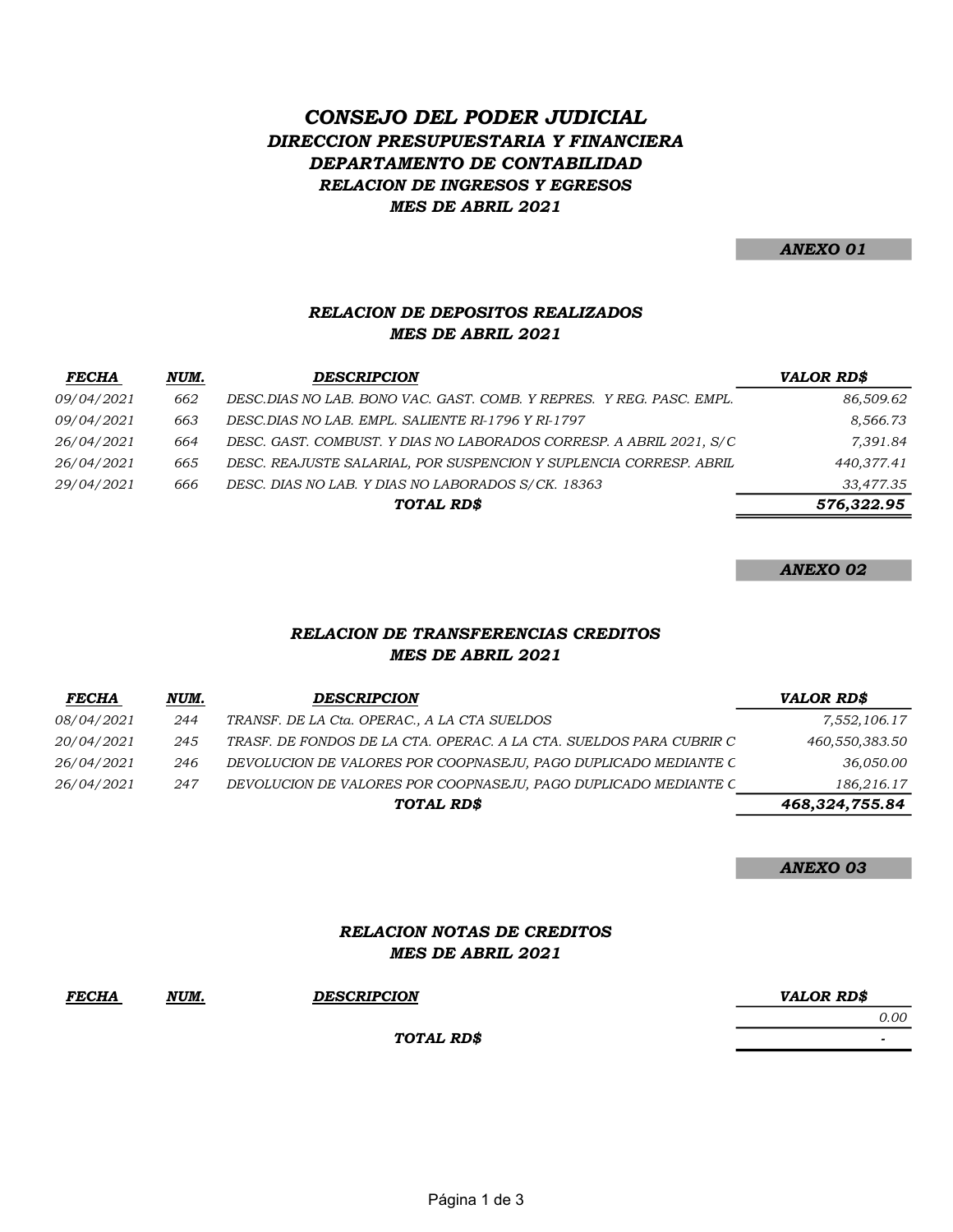## RELACION DE CHEQUES EMITIDOS MES DE ABRIL 2021

| <b>FECHA</b> | NUM.   | <b>BENEFICIARIO</b>                      | <b>VALOR RD\$</b> |
|--------------|--------|------------------------------------------|-------------------|
| 07/04/2021   | 126992 | COOPNASEJU                               | 18,027.49         |
| 07/04/2021   | 126993 | CONSEJO DEL PODER JUDICIAL               | 41,174.09         |
| 07/04/2021   | 126994 | CONSEJO DEL PODER JUDICIAL               | 1,161.60          |
| 07/04/2021   | 126995 | CONSEJO DEL PODER JUDICIAL               | 533.33            |
| 08/04/2021   | 126996 | <b>FONDO DE PENSIONES Y JUBILACIONES</b> | 115,552.00        |
| 08/04/2021   | 126997 | CONSEJO DEL PODER JUDICIAL               | 57,776.00         |
| 15/04/2021   | 126998 | FONDO DE PENSIONES Y JUBILACIONES        | 108,373.25        |
| 15/04/2021   | 126999 | <i>INSTITUTO DE AUXILIOS Y VIVIENDAS</i> | 1,075.00          |
| 15/04/2021   | 127000 | COOPNASEJU                               | 489,028.25        |
| 22/04/2021   | 127001 | ELISA VIVIECA                            | 6,141.00          |
| 22/04/2021   | 127002 | PACO PEREZ REYES                         | 6,141.00          |
| 22/04/2021   | 127003 | ENEIDA DOMINGUEZ                         | 6,141.00          |
| 22/04/2021   | 127004 | CONSEJO DEL PODER JUDICIAL               | 670,442.99        |
| 22/04/2021   | 127005 | CARLOS ML. MENDEZ L.                     | 8,200.00          |
| 22/04/2021   | 127006 | CONSEJO DEL PODER JUDICIAL               | 3,767.50          |
| 22/04/2021   | 127007 | CONSEJO DEL PODER JUDICIAL               | 18,019.00         |
| 22/04/2021   | 127008 | CONSEJO DEL PODER JUDICIAL               | 417,424.24        |
| 22/04/2021   | 127009 | CONSEJO DEL PODER JUDICIAL               | 3,891.84          |
| 22/04/2021   | 127010 | CARLOS ML. MENDEZ L.                     | 50.00             |
| 22/04/2021   | 127011 | CONSEJO DEL PODER JUDICIAL               | 1,166.67          |
| 22/04/2021   | 127012 | CONSEJO DEL PODER JUDICIAL               | 2,637.50          |
| 22/04/2021   | 127013 | CONSEJO DEL PODER JUDICIAL               | 862.50            |
| 30/04/2021   | 127014 | <b>FONDO DE PENSIONES Y JUBILACIONES</b> | 25,303,867.09     |
| 30/04/2021   | 127015 | COLECTOR DE IMPUESTOS INTERNOS           | 33,281,086.27     |
| TOTAL RD\$   |        |                                          | 60,562,539.61     |

#### ANEXO 05

## RELACION DE TRANSFERENCIAS DEBITOS MES DE ABRIL 2021

| <b>FECHA</b>      | <u>NUM.</u> | <b>DESCRIPCION</b>                                                 | VALOR RD\$   |
|-------------------|-------------|--------------------------------------------------------------------|--------------|
| <i>07/04/2021</i> | 1647        | PAGO PROPOCION SUELDO, BONO VACACIONAL Y REGALIA PASCUAL A EMPLE   | 67,866.79    |
| <i>07/04/2021</i> | 1648        | PAGO NOTIFICACIONES DE ALGUACIL ESTRADO, CORRESPONDIENTES AL MES   | 20,660.25    |
| <i>07/04/2021</i> | 1649        | PAGO BONO VACACIONAL CORRESPONDIENTE AL ANO 2021.                  | 24,240.00    |
| <i>08/04/2021</i> | 1650        | PAGO SUELDO Y BENEFICIOS, CORRESPONDIENTES AL MES DE MARZO 2021.   | 2,840,505.90 |
| <i>09/04/2021</i> | 1651        | PAGO SUELDO CORRESPONDIENTE AL MES DE MARZO/2021.                  | 65,923.34    |
| 15/04/2021        | 1652        | PAGO SUELDOS CORRESPONDIENTE AL MES DE MARZO 2021.                 | 3,345,275.20 |
| 15/04/2021        | 1653        | PAGO PROPOCION SUELDO, BONO VACACIONAL Y REGALIA PASCUAL A EMPLE   | 1,423,327.43 |
| 22/04/2021        | 1655        | PAGO DESC. RET. NOMINA ELECTRONICA SUELDOS, BENEFICIOS, PLAN DE MO | 241,064.00   |